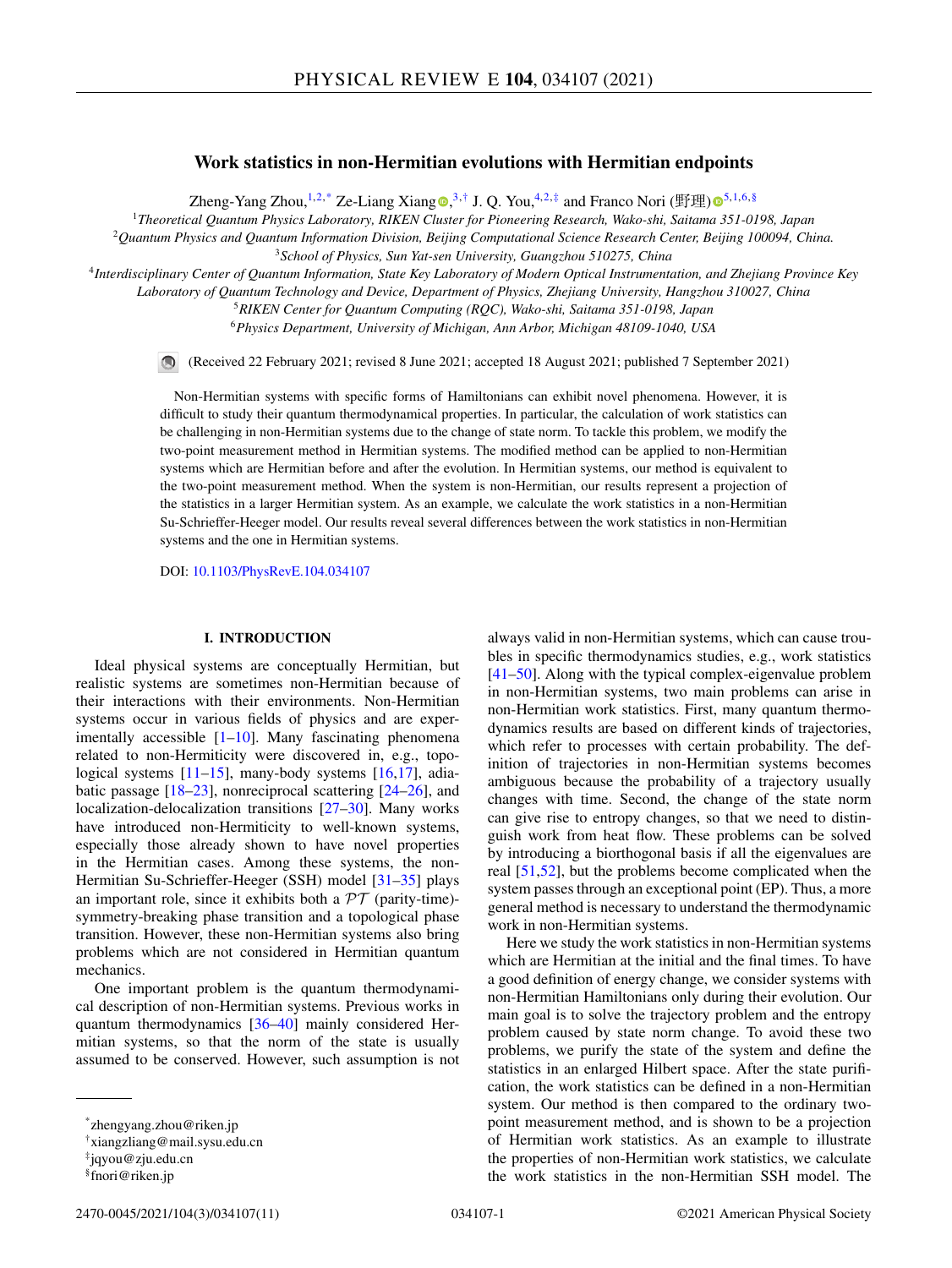<span id="page-1-0"></span>distributions of work on the two sides of the EP are compared. We also introduce some additional non-Hermitian terms to show that work statistics can be significantly modified by a negligible variation in the spectrum.

This paper is organized as follows. In Sec. II we summarize the difficulties in non-Hermitian work statistics, and present our method. In Sec. [III,](#page-4-0) as an example,the work statistics of the non-Hermitian SSH model is derived. Section [IV](#page-7-0) presents our conclusions.

## **II. WORK STATISTICS IN NON-HERMITIAN SYSTEMS**

#### **A. Model considered**

We consider a non-Hermitian system which consists of a Hermitian part  $H_0 = H_0^{\dagger}$  and a non-Hermitian part  $H_{\text{nh}} \neq$  $H_{\text{nh}}^{\dagger}$ . The non-Hermitian part is assumed to vanish at the beginning time  $t = 0$  and the ending time  $t = t_f$ . With this assumption, the energy and the thermal equilibrium state can be well defined at these two time points. The system is assumed to be in the thermal equilibrium state  $\rho_0 =$  $exp(-\beta H_0)/Tr[exp(-\beta H_0)]$  at the beginning time, where  $\beta$  is the inverse of the temperature. This thermal state is achieved by coupling to an environment, but we assumed the coupling strength to be negligible during the following evolution. When the non-Hermitian part is on, the system evolves according to the following relation (setting  $\hbar = 1$ ) [\[53\]](#page-9-0):

$$
\rho(t) = \frac{U(t)\rho_0 U^{\dagger}(t)}{N_\rho(t)},\tag{1}
$$

where  $U(t) \equiv T_+ \exp\{-i \int_0^t ds [H_{nh}(s) + H_0]\}$  is the evolution operator,  $N_{\rho}(t) \equiv \text{Tr}[U(t)\rho_0 U^{\dagger}(t)]$  is the normalization factor, and the term  $T_+$  is a time-ordered matrix. Note that the approach in Eq. (1) describes the non-Hermiticity of open systems, which is different from the one for closed non-Hermitian systems [\[51,52,54\]](#page-9-0) (also see Appendix [A\)](#page-7-0). To focus on the work related to non-Hermitian process, we assume  $H_0$ to be time independent. This dynamics corresponds to the projection of the system evolution onto a set of incomplete basis, as shown in Fig.  $1(a)$ . Although the total system is in a Hermitian space, we can observe it in a smaller state space and describe the dynamics with the non-Hermitian evolution in Eq. (1). In spite of the dynamical equivalence, this description brings trouble to the work statistics in non-Hermitian systems. Both theoretical [\[42–48\]](#page-9-0) and experimental [\[55,56\]](#page-9-0) approaches for studying work statistics depend on trajectories, which describe physical or virtual processes with certain properties. The probabilities of trajectories are not conserved in non-Hermitian systems, which makes the definition of trajectories difficult in these systems. Now we discuss related problems and the way to solve these.

#### **B. Difficulties of applying the two-point measurement method**

The two-point measurement method [\[38,44,45,50\]](#page-9-0) is a widely used tool in work statistics. However, such a method cannot be directly applied to non-Hermitian systems. Therefore, we analyze the problems of the two-point measurement method in non-Hermitian cases, so that the necessary modifications can be introduced.



FIG. 1. (a) Schematic illustration of the statistics in non-Hermitian systems. The processes with decreasing norm, conserved norm, and increasing norm are shown with a red dashed line, a black solid line, and a blue dotted line, respectively. (b) Illustration of the Hermitian Su-Schrieffer-Heeger model and two types of non-Hermitian terms. The terms in the red dashed squares and the terms in the blue dotted squares represent the loss-gain terms and nonreciprocal terms, respectively.

For the two-point measurement in Hermitian problems, the system is initially prepared in the thermal equilibrium state  $\rho_0 = \exp[-\beta H(0)] / \text{Tr}\{\exp[-\beta H(0)]\}$  with the Hamiltonian  $H(0)$  and the inverse of temperature  $\beta$ . The first projection measurement is implemented on the thermal state according to the eigenstate basis of the system. After the measurement, we have the probability  $P_n = \exp[-\beta E_n(0)] / \text{Tr}\{\exp[-\beta H(0)]\}$ to obtain the eigenstate  $|n(0)\rangle$  with eigenvalue  $E_n(0)$ . The collapsed state  $|n(0)\rangle$  then evolves under the influence of the time-dependent Hamiltonian

$$
|\psi_n(t)\rangle = T_+ \exp\left(-i \int_0^t ds H(s)\right)|n(0)\rangle \equiv U(t)|n(0)\rangle. (2)
$$

After the evolution, the second projection measurement is implemented on the system according to some measurement basis  $|m(t)\rangle$  (usually the eigenstate basis of the system at the beginning time or the ending time), which gives the state  $|m(t)\rangle$  with the probability

$$
T_{n,m} = |\langle m(t)|\psi_n(t)\rangle|^2.
$$
 (3)

The probability to observe the whole process mentioned above is  $P_{n,m} = T_{n,m}P_n$ . Note that the work done in this process is  $W_{n,m} = E_m(t) - E_n(0)$ , where  $E_m(t)$  and  $E_n(t)$  are the energies of  $|m(t)\rangle$  and  $|n(0)\rangle$ , respectively. Finally, the quantity  $W_{n,m}$ , which corresponds to a stochastic process with the distribution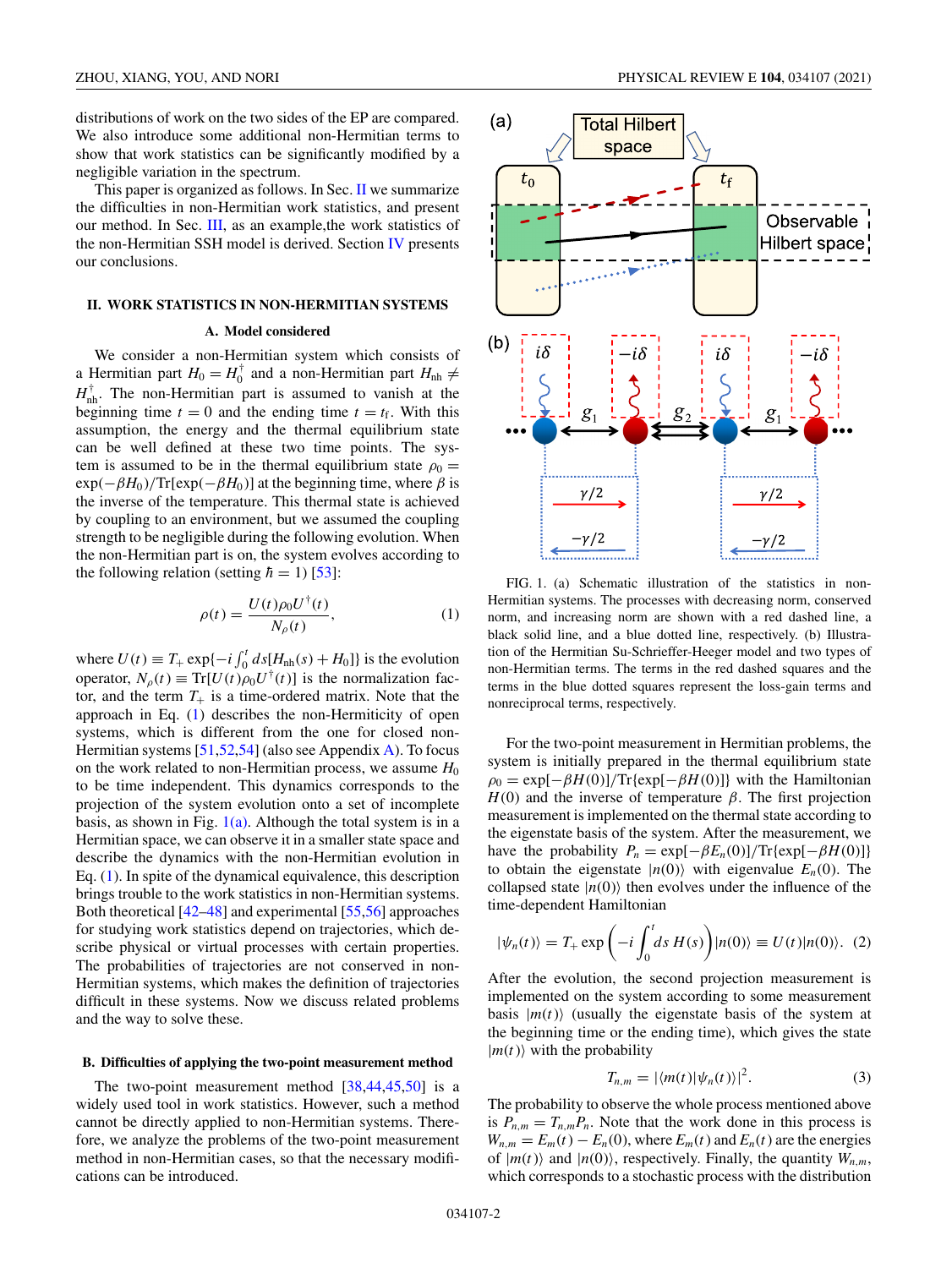<span id="page-2-0"></span> $P_{n,m}$ , is used to describe the work statistics. This definition of work has two main advantages. First, the average value of work is equivalent to the classical work. Second, the Jarzynski relation [\[41\]](#page-9-0), which is initially a classical extension of the dissipation-fluctuation relation, can be satisfied in closed quantum systems and open quantum systems at thermal equi-librium under this two-point measurement scheme [\[37,38,50\]](#page-9-0).

Now we show that the two-point measurement method cannot be directly applied to non-Hermitian systems. The first problem is that the system dynamics can be changed by the projection measurement. In Hermitian systems, if we take the average of the states  $|\psi_n(t)\rangle$  according to the probability  $P_n$ , the density matrix without the first measurement can be retained,

$$
U(t)\rho_0 U^{\dagger}(t) = \sum_n P_n |\psi_n(t)\rangle \langle \psi_n(t)|. \tag{4}
$$

As a result, the first measurement does not change the dynamics of the system on average. Thus, this approach can reveal the thermodynamic properties of the process. However, the situation becomes complicated for non-Hermitian systems. A non-Hermitian system evolves according to Eq. [\(1\)](#page-1-0) with a normalization factor  $N_{\rho}(t)$  which depends on the initial state  $\rho_0$ . Therefore, different  $|n(0)\rangle$ 's experience different dynamics. For example, assume that the first measurement gives the result  $|n(0)\rangle$ . The corresponding state at *t* becomes

$$
\rho(t) = \frac{U(t)|n(0)\rangle\langle n(0)|U^{\dagger}(t)}{\langle n(0)|U^{\dagger}(t)U(t)|n(0)\rangle}.
$$
\n(5)

In a non-Hermitian system, the product  $U^{\dagger}(t)U(t)$  is usually not an identity operator, which contributes a normalization factor depending on the result of the first measurement. If we average over the results of the first measurement, the obtained state is

$$
\tilde{\rho}(t) = \sum_{n} P_n \frac{U(t)|n(0)\rangle\langle n(0)|U^{\dagger}(t)}{\langle n(0)|U^{\dagger}(t)U(t)|n(0)\rangle},\tag{6}
$$

instead of the density matrix without the measurement. As a result, the two-point measurement approach provides the work statistics of another process. Such effects are quite common in systems with initial coherence (see e.g. [\[48,49\]](#page-9-0)), but the problem here originates from the nonpreservation of the norm in non-Hermitian systems [\[54\]](#page-9-0).

The second problem is the purity change due to the change of the norm. In general, non-Hermitian dynamics can influ-ence the system purity (also the entropy) [\[53,](#page-9-0)[57\]](#page-10-0). However, the work has no impact on the entropy of a closed system because the corresponding process is reversible. Therefore, it is straightforward to expect that the non-Hermiticity can affect both work and heat current.

# **C. Work statistics with purification**

As mentioned above, the work statistics based on the twopoint measurement has problems in non-Hermitian systems. To solve these problems, we introduce some modifications to the two-point measurement method, and present our way of calculating work statistics in non-Hermitian systems.

Although the purity of the system usually changes under the influence of a non-Hermitian Hamiltonian, non-Hermitian

dynamics preserves the purity of a pure initial state. For such initial states, there is no entropy change, because entropy is always zero for a pure state. In such a case, we can safely calculate the work with an energy difference. A thermal state with the inverse temperature  $\beta$  can be expressed as a pure state in a larger Hilbert space if the eigenstate thermalization hypothesis is assumed [\[58,59\]](#page-10-0). In the following discussion, we call *the Hilbert space in addition to our system* a "heat bath" (also see Appendix  $\overline{B}$ ). However, this heat bath is different for a large system, e.g., harmonic oscillators, in a thermal equilibrium state. By assuming our system initial state to be the result of eigenstate thermalization, it can be expressed as the partial trace of a pure state:

with

$$
f_{\rm{max}}
$$

 $\rho_0 = \text{Tr}_{\text{bath}}\{|\Psi_{\text{tot}}\rangle\langle\Psi_{\text{tot}}|\},$ 

$$
|\Psi_{\text{tot}}\rangle = \sum_{n} C_{n} |n(0)\rangle \otimes |\psi_{n}^{\text{bath}}\rangle, \n\delta_{n,m} = \langle \psi_{n}^{\text{bath}} | \psi_{m}^{\text{bath}} \rangle.
$$
\n(7)

Note that  $|\psi_n^{\text{bath}}\rangle$  is not necessarily an eigenstate of the bath. We further assume the following relations:

$$
C_n = \sqrt{\frac{\exp[-\beta E_n(0)]}{\text{Tr}[\exp(-\beta H_0)]}},
$$
  
\n
$$
E_n^{\text{bath}} - E_m^{\text{bath}} = E_m(0) - E_n(0),
$$

and

 $\langle$ 

$$
\psi_n^{\text{bath}} \left| H_{\text{bath}} \right| \psi_m^{\text{bath}} = 0, \text{ for } m \neq n. \tag{8}
$$

Here  $E_n(0)$  is the eigenvalue of  $|n(0)\rangle$ ,  $\beta = 1/(k_B T)$  is the inverse of the bath temperature,  $H_{\text{bath}}$  is the Hamiltonian of the bath, and  $E_n^{\text{bath}} \equiv \langle \psi_n^{\text{bath}} | H_{\text{bath}} | \psi_n^{\text{bath}} \rangle$  is the average energy of the state  $|\psi_n^{\text{bath}}\rangle$ .

Next, we briefly justify these assumptions. The first equation in Eq. (8) makes sure that the reduced state in the system's Hilbert space is the thermal state with temperature *T* . The second equation in Eq. (8) refers to the eigenstate thermalization assumption, which is a possible thermalization mechanism in closed systems. The bath energies  $E_n^{\text{bath}}$  and  $E_m^{\text{bath}}$  in the second equation of Eq. (8) are in general not eigenvalues but average values. However, note that  $|\psi_n^{\text{bath}}\rangle$  is the superposition of eigenstates with eigenvalues close to  $E_n^{\text{bath}}$ , which is important to the last assumption. Let us assume that  $|\psi_n^{\text{bath}}\rangle$  contains eigenstates with eigenvalues within the range

$$
(E_n^{\text{bath}} - \delta E_n^{\text{bath}}, E_n^{\text{bath}} + \delta E_n^{\text{bath}}).
$$

The last assumption is fulfilled if we have

$$
\left|E_n^{\text{bath}} - E_m^{\text{bath}}\right| > \left|\delta E_n^{\text{bath}}\right| + \left|\delta E_m^{\text{bath}}\right|.
$$

The last assumption is necessary to avoid the system-energy shift caused by the bath. For example, terms like  $[(n(0)) +$  $|m(0)\rangle\langle k(0)| +$  H.c.] can drive both  $|n(0)\rangle$  and  $|m(0)\rangle$  to a third state  $|k(0)\rangle$ , which provides a state in the "system + bath" Hilbert space with the following form:

$$
|k(0)\rangle \otimes (|\psi_n^{\text{bath}}\rangle + |\psi_m^{\text{bath}}\rangle). \tag{9}
$$

If the coherence of the bath provides energy, the energy change of this transition can be modified by this energy. This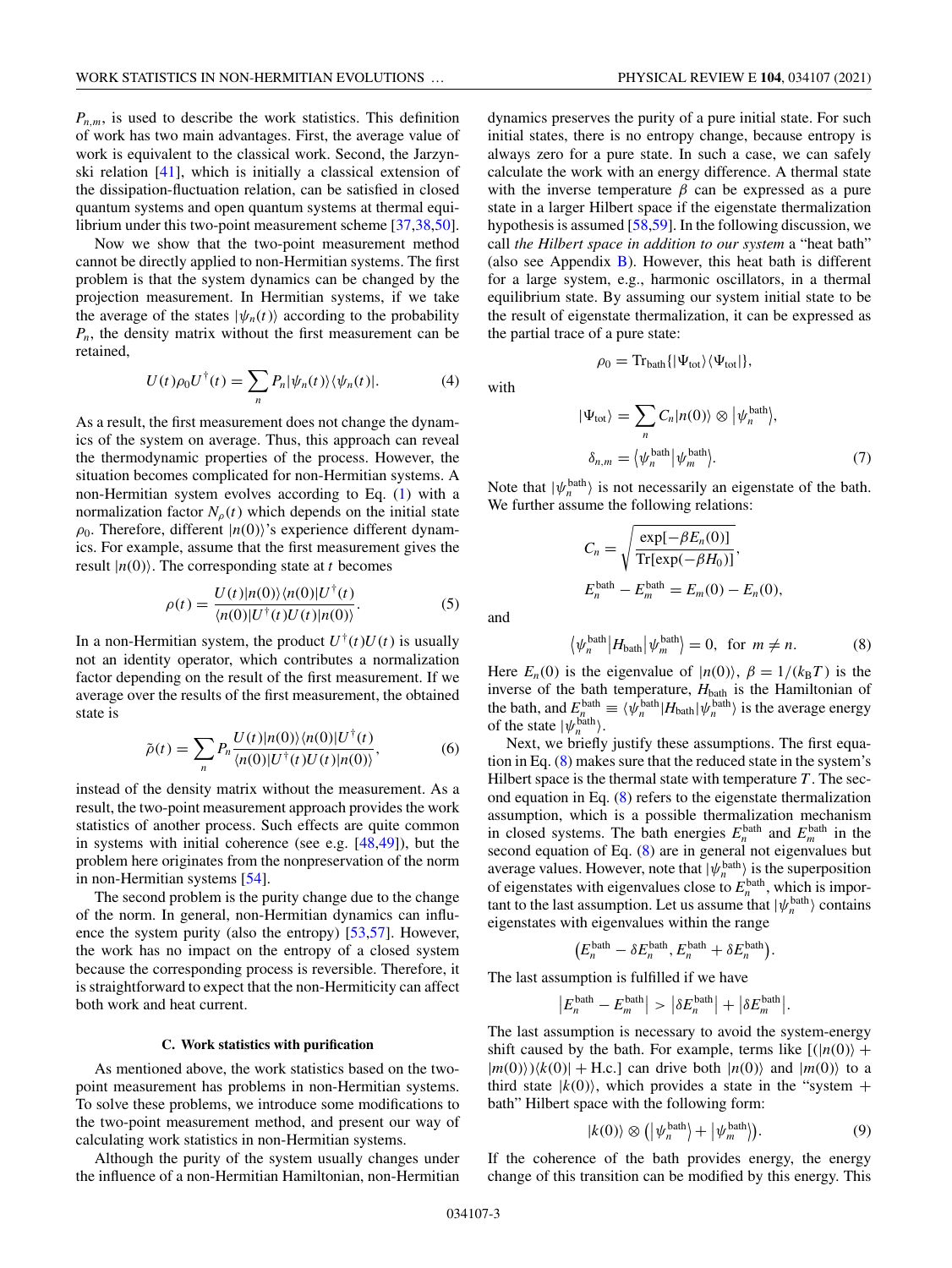<span id="page-3-0"></span>effect is similar to the case of exchange energy. Apparently, an ordinary thermal bath does not have such an effect, because the system is assumed to be fully described by the reduced density matrix. Therefore, the coherence of the bath states does not contribute to the bath energy.

Based on these assumptions, the work statistics of the non-Hermitian system can be studied. Now, we turn on the non-Hermitian Hamiltonian, so that the system evolves according to Eq. [\(1\)](#page-1-0). This evolution can also be written in the Hilbert space of the system plus the bath,

$$
\rho_{\text{tot}}(t) = \frac{U(t)U_{\text{bath}}(t)|\Psi_{\text{tot}}\rangle\langle\Psi_{\text{tot}}|U^{\dagger}(t)U_{\text{bath}}^{\dagger}(t)}{N_{\rho_{\text{tot}}}(t)},
$$

with

$$
U_{\text{bath}}(t) = \exp(-iH_{\text{bath}}t). \tag{10}
$$

Unlike the Hermitian Hamiltonian, the non-Hermitian Hamiltonian can also have an effect on the heat bath. To show this effect, we trace out the system degrees of freedom in Eq.  $(10)$ ,

$$
\rho_{\text{bath}}(t) = \text{Tr}_{\text{sys}}[\rho_{\text{tot}}(t)]
$$
  
= 
$$
\sum_{n} P_{\text{bath},n}(t) |\psi_{n}^{\text{bath}}(t)| \langle \psi_{n}^{\text{bath}}(t) |,
$$

with

$$
P_n^{\text{bath}}(t) = \frac{C_n^2 \langle n(0)|U^{\dagger}(t)U(t)|n(0)\rangle}{N_{\rho_{\text{tot}}}(t)}
$$

and

$$
|\psi_n^{\text{bath}}(t)\rangle = U_{\text{bath}}(t)|\psi_n^{\text{bath}}\rangle. \tag{11}
$$

For a non-Hermitian system, the term  $\langle n(0)|U^{\dagger}(t)U(t)|n(0)\rangle$ usually changes with time, so the bath dynamics is also influenced by the non-Hermitian Hamiltonian of the system. Therefore, generating a non-Hermitian Hamiltonian contains operations outside the Hilbert space of the system.

As a result, the work done on the bath should also be considered. However, it is impossible to implement work statistics in the Hilbert space of the system plus the bath, because the bath states here are, in general, not the eigenstates of the bath Hamiltonian. Instead of the eigenstates of the bath, we estimate the work on the bath with the basis formed by  $|\psi_n^{\text{bath}}(t)\rangle$ . Note that these states are complete and orthogonal for the problem studied here. In addition, by considering the bath energy, all the possible results of the first measurement have the same energy, which indicates that the first measurement is not necessary. Therefore, we do not have problems related to the projection measurement. We start from the initial state  $|\Psi_{\text{tot}}\rangle$ with the energy  $E_{\text{tot}} = E_n(0) + E_n^{\text{bath}}$ . After the influence of the non-Hermitian Hamiltonian, we measure the total system on the basis,

$$
|m(0)\rangle \otimes |\psi_n^{\text{bath}}(t_{\text{f}})\rangle. \tag{12}
$$

It is straightforward to see that the energy difference between  $|m(0)\rangle \otimes |\psi_n^{\text{bath}}(t_f)\rangle$  and  $|\Psi_{\text{tot}}\rangle$  is just

$$
E_m(0) + E_n^{\text{bath}} - E_{\text{tot}} = E_m(0) - E_n(0). \tag{13}
$$

The probability of the transition from  $|\Psi_{\text{tot}}\rangle$  to  $|m(0)\rangle \otimes$  $|\psi_n^{\text{bath}}(t_{\text{f}})\rangle$  is

$$
P_{m,n} = \langle m(0) | \otimes \left\langle \psi_n^{\text{bath}}(t_{\text{f}}) | \rho_{\text{tot}}(t_{\text{f}}) | m(0) \right\rangle \otimes \left| \psi_n^{\text{bath}}(t_{\text{f}}) \right\rangle (14)
$$

Since the system has a unit probability to be in the state  $|\Psi_{\text{tot}}\rangle$ , the characteristic function of the work can be calculated with

$$
\chi(u) = \sum_{m,n} \exp\{iu[E_m(0) - E_n(0)]\} P_{m,n}.
$$
 (15)

Equation (15) is similar to the ordinary characteristic function of work in Hermitian systems, but it has different meanings. The indexes *n* and *m* correspond to two Hilbert spaces in one measurement instead of two successive measurements; what is calculated in our method is not the work done on the system but the work done on the system plus the bath.

System work statistics containing measurements on the heat bath might be counter-intuitive. However, such definition is necessary even in Hermitian cases if the system-bath coupling exists [\[50\]](#page-9-0). Although there is no direct coupling in our case, measurements on the system can also influence the bath.

# **D. Relation with the work statistics in Hermitian systems**

We now discuss the relation between the work statistics in our work and the ordinary two-point measurement method in Hermitian systems. Here we mainly focus on two issues. One is Hermitian limit of our method, the other is the justification of this method from the aspect of open systems.

When the Hamiltonian is Hermitian, the bath state is not influenced, and the normalizing factor  $N_{\rho_{tot}}(t)$  is always one. Therefore, the characteristic function of work in Eq. (15) becomes

$$
\chi(u) = \sum_{m,n} e^{iu[E_m(0) - E_n(0)]} |\langle m(0)| U(t_f) \langle \psi_n^{\text{bath}} | \Psi_{\text{tot}} \rangle|^2
$$
  
= 
$$
\sum_{m,n} e^{iu[E_m(0) - E_n(0)]} \frac{\exp[-\beta E_n(0)]}{Z}
$$
  

$$
\times |\langle m(0)| U(t_f) | n(0) \rangle|^2,
$$
 (16)

which is the ordinary expression for work statistics in a Hermitian system. After this simple situation, we consider general cases.

First, we formally retain the dynamics in the total Hilbert space shown in Fig.  $1(a)$ , which is closed and Hermitian. The Hamiltonian and the state in the total Hilbert space are expressed as  $H_{\text{THS}}(t)$  and  $|\psi_{\text{THS}}(t)\rangle$ , respectively. The state evolves according to the following relation:

$$
\frac{\partial}{\partial t} |\psi_{\text{THS}}(t)\rangle = -iH_{\text{THS}}(t)|\psi_{\text{THS}}(t)\rangle. \tag{17}
$$

We can introduce the projection operator onto the observed Hilbert space *P*, and the one onto the remaining part of the total Hilbert space  $Q = I - P$ . By applying P and Q in Eq. (17), the following equation can be obtained:

$$
\frac{\partial}{\partial t}P|\psi_{\text{THS}}(t)\rangle = -iPH_{\text{THS}}(t)(P+Q)|\psi_{\text{THS}}(t)\rangle
$$

$$
= -i[PH_{\text{THS}}(t)P]P|\psi_{\text{THS}}(t)\rangle
$$

$$
-iPH_{\text{THS}}(t)Q|\psi_{\text{THS}}(t)\rangle.
$$
(18)

If we design a proper  $H_{\text{THS}}(t)$ , it is possible to satisfy the relation

$$
-iPH_{\text{THS}}(t)Q|\psi_{\text{THS}}(t)\rangle = -iM(t)P|\psi_{\text{THS}}(t)\rangle, \quad (19)
$$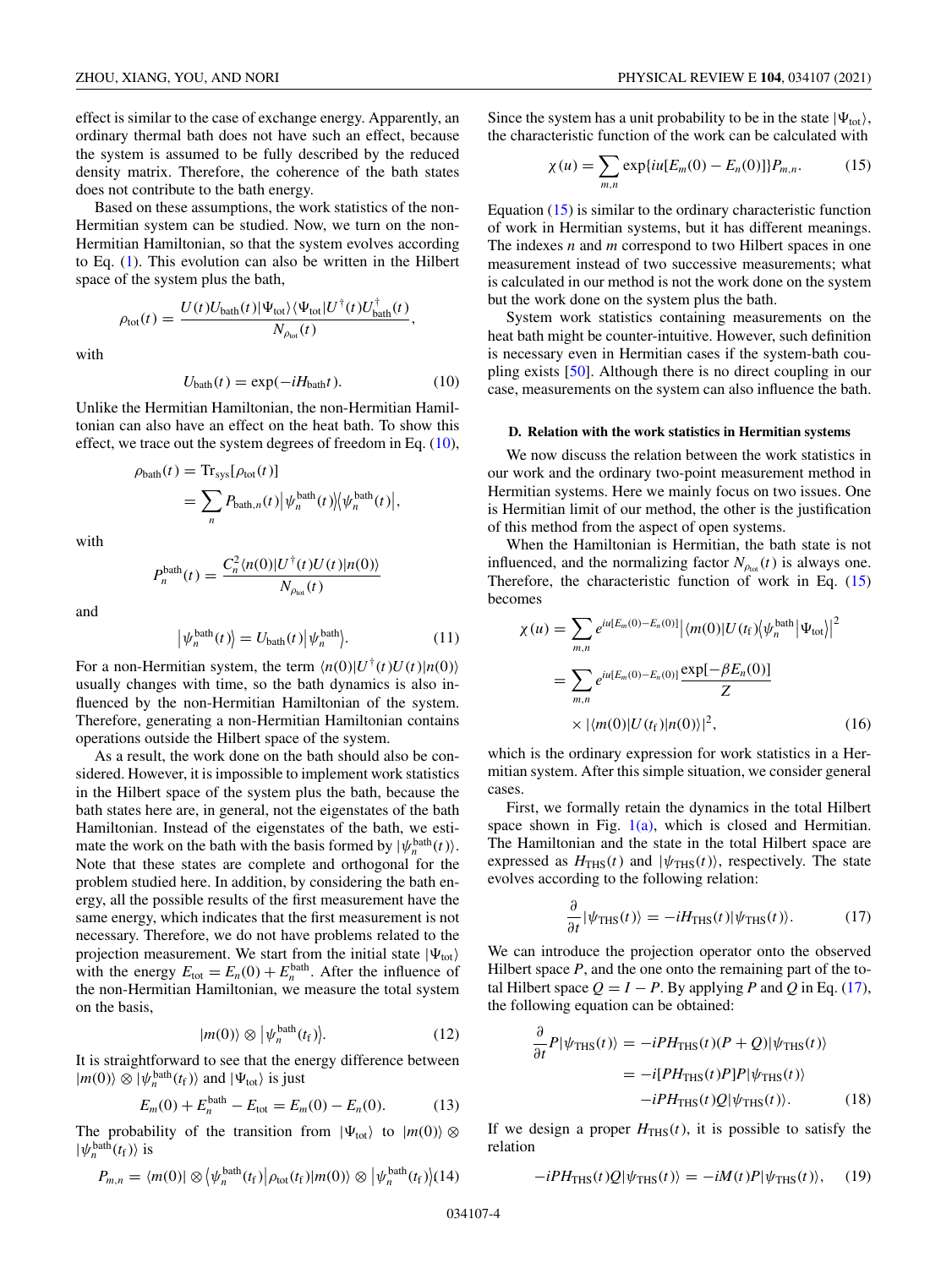<span id="page-4-0"></span>where *M* is a non-Hermitian matrix in the observed Hilbert space. With Eq. [\(19\)](#page-3-0), the non-Hermitian evolution can be expressed as a projection of the dynamics in a larger Hilbert space.

$$
\frac{\partial}{\partial t} |\Psi_{\text{tot}}(t)\rangle \equiv \frac{\partial}{\partial t} P |\psi_{\text{THS}}(t)\rangle
$$
  
=  $-i[PH_{\text{THS}}(t)P + M(t)]P |\psi_{\text{THS}}(t)\rangle$   
=  $-i[H_{\text{nh}}(t) + H_0] |\Psi_{\text{tot}}(t)\rangle,$  (20)

with  $|\Psi_{\text{tot}}(t)\rangle \equiv P|\psi_{\text{THS}}(t)\rangle$ . Such a projection can usually be realized by introducing an ancillary system and measurements on the ancillary system [\[60–62\]](#page-10-0).

Second, we apply the method presented in the previous subsection to the total Hilbert space. As the non-Hermitian part  $H_{\text{nh}}$  is turned off at the beginning time and the ending time, the observed space and the remaining part are decoupled at these two time points. So we have the relation

$$
H_{\rm THS} = PH_{\rm THS}P + QH_{\rm THS}Q. \tag{21}
$$

To better show the relation between the work statistics in the total Hilbert space and the one in the observed space, we divide the state  $|\psi_{\text{THS}}\rangle$  into two parts and introduce basis states defined in Eq. [\(7\)](#page-2-0),

$$
|\psi_{\text{THS}}\rangle = \sum_{n} C_{n}^{P} |n, P\rangle \otimes |\psi_{n,P}^{\text{bath}}\rangle + \sum_{n} C_{n}^{Q} |n, Q\rangle \otimes |\psi_{n,Q}^{\text{bath}}\rangle, \tag{22}
$$

where

$$
P|n, P\rangle \otimes |\psi_{n, P}^{\text{bath}}\rangle = |n, P\rangle \otimes |\psi_{n, P}^{\text{bath}}\rangle,
$$
  

$$
Q|n, Q\rangle \otimes |\psi_{n, Q}^{\text{bath}}\rangle = |n, Q\rangle \otimes |\psi_{n, Q}^{\text{bath}}\rangle.
$$

The form of  $|n, P\rangle$  is decided by  $H_0$ , but the form of the other states can have many possibilities as long as they satisfy Eqs. [\(7\)](#page-2-0) and [\(8\)](#page-2-0). Note that the observed space is formed by the basis  $|n, P \rangle \otimes |\psi_{m,P}^{\text{bath}}\rangle$ , which is the same as that formed by  $|n(0)\rangle \otimes |\psi_m^{\text{bath}}(t_f)\rangle$  in Eq. [\(12\)](#page-3-0). Therefore, we also have

$$
P|n, P\rangle \otimes |\psi_{m,Q}^{\text{bath}}\rangle = 0,
$$
  

$$
P|n, Q\rangle \otimes |\psi_{m,P}^{\text{bath}}\rangle = 0.
$$
 (23)

The characteristic function of work in the total Hilbert space can then be divided into four parts:

$$
\chi_{\text{THS}}(u) = \sum_{m,n} \left[ e^{iu(E_{m,P} - E_{n,P})} P_{m,n}^{PP} + e^{iu(E_{m,P} - E_{n,Q})} P_{m,n}^{QP} \right. \\ + e^{iu(E_{m,Q} - E_{n,Q})} P_{m,n}^{QQ} + e^{iu(E_{m,Q} - E_{n,Q})} P_{m,n}^{PQ} \right],
$$

with

 $H_{\text{THS}}|n, P\rangle = E_{n,P}|n, P\rangle,$ 

$$
H_{\text{THS}}|n, Q\rangle = E_{n,Q}|n, Q\rangle,
$$
  
\n
$$
P_{m,n}^{PP} = \langle m, P | \otimes \langle \psi_{n,P}^{\text{bath}}(t_{\text{f}}) | \rho_{\text{THS}}(t_{\text{f}}) | m, P \rangle \otimes |\psi_{n,P}^{\text{bath}}(t_{\text{f}})\rangle,
$$
  
\n
$$
P_{m,n}^{QP} = \langle m, P | \otimes \langle \psi_{n,Q}^{\text{bath}}(t_{\text{f}}) | \rho_{\text{THS}}(t_{\text{f}}) | m, P \rangle \otimes |\psi_{n,Q}^{\text{bath}}(t_{\text{f}})\rangle,
$$
  
\n
$$
P_{m,n}^{QQ} = \langle m, Q | \otimes \langle \psi_{n,Q}^{\text{bath}}(t_{\text{f}}) | \rho_{\text{THS}}(t_{\text{f}}) | m, Q \rangle \otimes |\psi_{n,Q}^{\text{bath}}(t_{\text{f}})\rangle,
$$
  
\n
$$
P_{m,n}^{PQ} = \langle m, Q | \otimes \langle \psi_{n,P}^{\text{bath}}(t_{\text{f}}) | \rho_{\text{THS}}(t_{\text{f}}) | m, Q \rangle \otimes |\psi_{n,P}^{\text{bath}}(t_{\text{f}})\rangle.
$$
  
\n(24)

Here the term  $\rho_{\text{THS}}(t_f) \equiv |\psi_{\text{THS}}(t_f)\rangle \langle \psi_{\text{THS}}(t_f)|$  is the density matrix at  $t_f$ Σ in the total Hilbert space. The first part  $P_{m,n} e^{iu(E_{m,P} - E_{n,P})} P_{m,n}^{PP}$  corresponds to the trajectories ending in the observed Hilbert space. Other terms describe the trajectories falling outside the observed Hilbert space.

As we have the relation in Eq.  $(20)$ , it is straightforward to show that the characteristic function of work in the observed space is

$$
\chi(u) = \frac{N_{\rho_{\text{tot}}}(0)}{N_{\rho_{\text{tot}}}(t_{\text{f}})} \sum_{m,n} e^{iu(E_{m,P} - E_{n,P})} P_{m,n}^{PP}.
$$
 (25)

Note that the Hamiltonian in the total Hilbert space  $H_{\text{THS}}(t)$ is Hermitian, so that our method just provides the results of the ordinary two-point measurement method. Therefore, the work statistics introduced by us in a non-Hermitian process is a statistics on part of the trajectories in the total Hilbert space [black solid line and blue dotted line in Fig.  $1(a)$ ]. Note that it is also possible to define  $P|n, P \rangle \otimes |\psi_{m,Q}^{\text{bath}}| =$  $|n, P\rangle \otimes |\psi_{m,Q}^{\text{bath}}\rangle$  in Eq. (23), which results in a different choice of the observed space. In this case, the basis states of the bath  $|\psi_n^{\text{bath}}\rangle$  in Eq. [\(12\)](#page-3-0) contain both  $|\psi_{m,P}^{\text{bath}}\rangle$  and  $|\psi_{m,Q}^{\text{bath}}\rangle$ ; the term  $\sum_{m,n} e^{iu(E_{m,P} - E_{n,Q})} P_{m,n}^{QP}$  in Eq. (24) also contributes to the work statistics.

The relation in Eq.  $(25)$  can also be useful when we want to calculate work statistics of non-Hermitian systems. Estimating Eq.  $(15)$  is usually difficult due to measurements on the bath. However, Eqs.  $(24)$  and  $(25)$  allow to obtain the non-Hermitian work statistics from the Hermitian work statistics in the total Hilbert space. We can first estimate the work statistics in the total Hilbert space by using the ordinary two-point measurement method. Next, we pick up the trajectories ending in the observed space and obtain the non-Hermitian work statistics. Note that if there is no energy exchange between system and bath in the total Hilbert space, measurements on the bath can be avoided.

## **III. WORK STATISTICS IN THE NON-HERMITIAN SSH MODEL**

As an example, we introduce a non-Hermitian SSH model based on the Hermitian version of the model [\[31–34\]](#page-9-0), which describes a one-dimensional topological chain with two different hopping integrals [Fig.  $1(b)$ ]. The Hamiltonian of the Hermitian SSH model is

$$
H_0 = \sum_n (g_1 c_{2n}^\dagger c_{2n+1} + g_2 c_{2n+1}^\dagger c_{2n+2} + \text{H.c.}),\qquad(26)
$$

where  $c_n$  and  $c_n^{\dagger}$  are the fermionic annihilation and creation operators on the *n*th site, respectively. Generally, the innerunit-cell hopping integral  $g_1$  and the inter-unit-cell hopping integral  $g_2$  are not identical. In our examples, we assume  $g_2 = 1.5g_1$ . In addition to  $H_0$  in Eq. (26), the non-Hermitian version of the model usually contains one of the following Hamiltonians:

$$
H_{\rm nh}^{\rm nr}(t) = \sum_{n} f(t) \bigg( \frac{\gamma}{2} c_{2n}^{\dagger} c_{2n+1} - \frac{\gamma}{2} c_{2n+1}^{\dagger} c_{2n} \bigg),
$$
  
\n
$$
H_{\rm nh}^{\rm lg}(t) = i f(t) \delta \sum_{n} (c_{2n}^{\dagger} c_{2n} - c_{2n+1}^{\dagger} c_{2n+1}),
$$
\n(27)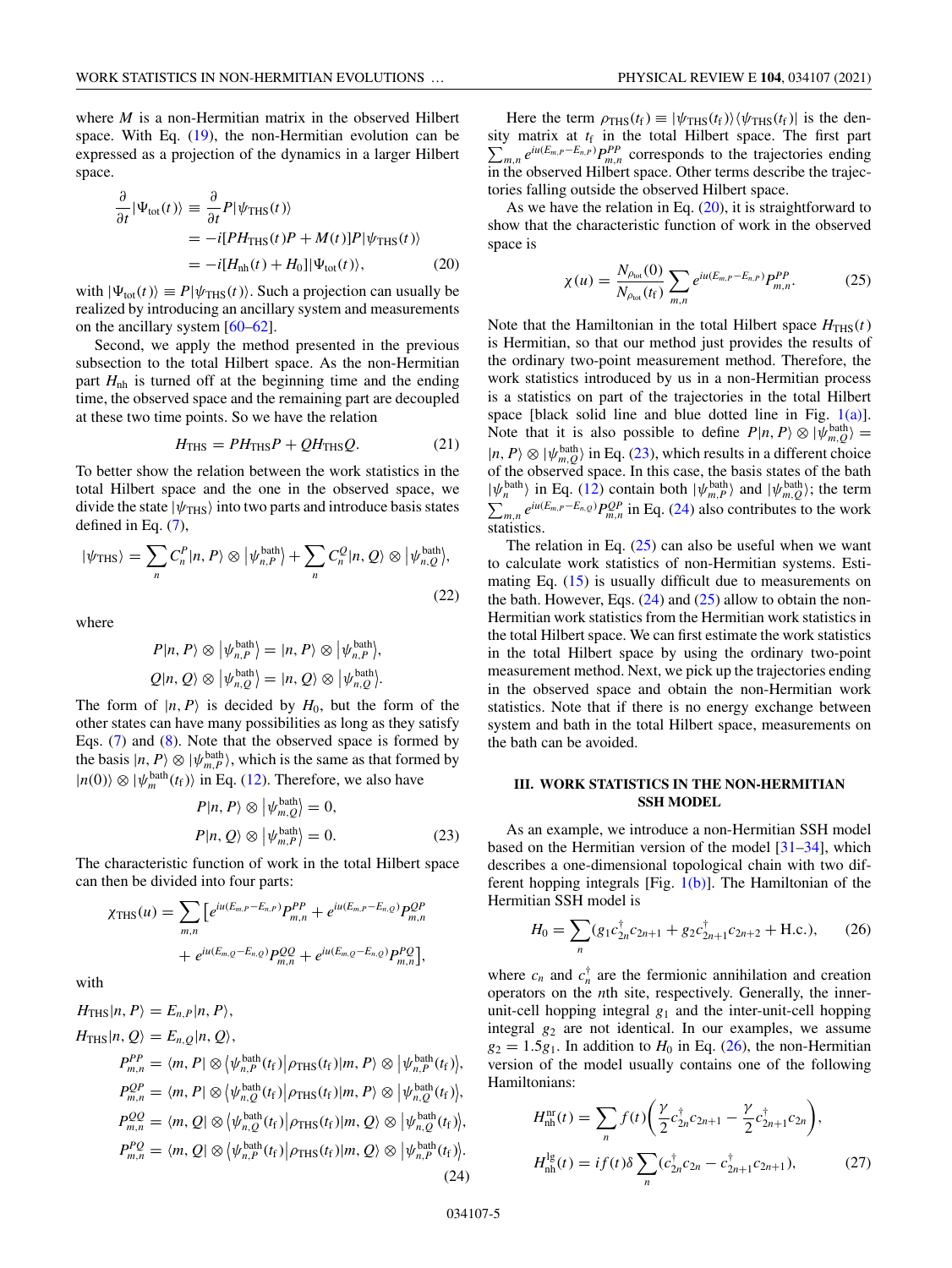<span id="page-5-0"></span>

FIG. 2. (a) The average work *W*ave and the system-energy change probability  $\Delta E_s$  for  $\gamma = 1.9g_1$  (before the EP). (b) The average work  $W_{\text{ave}}$  and the system-energy change  $\Delta E_s$  for  $\gamma = 2.1g_1$  (after the EP). (c) The comparison between the average works  $W_{\text{ave}}$  of a slowly changing Hamiltonian and a fast changing Hamiltonian for  $\gamma = 1.9g_1$  (before the EP). (d) The comparison between the average works *W*ave of a slowly changing Hamiltonian and a fast changing Hamiltonian for  $\gamma = 2.1g_1$  (after the EP). The inverse of the temperature  $\beta$  and the energy are expressed in units of  $1/g_1$  and *g*1, respectively.

where the control function  $f(t)$  is to turn on or off the non-Hermitian Hamiltonians. The first Hamiltonian  $H<sub>nh</sub><sup>nr</sup>(t)$  makes the hopping integrals for the left and the right directions unequal, and it is usually called the nonreciprocal Hamiltonian. The second Hamiltonian  $H<sub>nh</sub><sup>lg</sup>(t)$  introduces gain and loss to the system, which is usually thought to be semiclassical. Both non-Hermitian SSH models have  $\mathcal{PT}$  symmetry and their eigenstates can break this symmetry by passing through the exceptional point (EP). These models can be realized in, e.g., optical systems or cold atoms  $[1,2,13,14,63-66]$  $[1,2,13,14,63-66]$ , but the experimental demonstration of the effects in the quantum regime is still facing a big challenge. In the following two subsections, we consider the work statistics corresponding to these two kinds of non-Hermitian terms.

#### **A. Nonreciprocal coupling**

Before studying more complicated work statistics, we first consider simple quantities such as the average work and the change of the system's energy to reveal some unique properties of non-Hermitian systems. The non-Hermitian Hamiltonian  $H_{nh}^{nr}(t)$  is introduced by using a *slowly* changing control function  $f(t) = \sin(\pi t/T_{\text{tot}})$ , where  $T_{\text{tot}} = 500/g_1$  is the total evolution time. The results are shown in Figs.  $2(a)$ and  $2(b)$  for the PT-symmetric and PT-symmetry-breaking phases, respectively. First, we compare the average work with the system-energy change. The work is not equal to the system-energy change except for the regime of very low temperatures. Although the system and the bath are not directly coupled, the norm nonconserving property of the non-Hermitian Hamiltonian can influence the bath via the initial system-bath entanglement. Consequently, it is difficult to define the work without considering the bath.



FIG. 3. (a) High-temperature case  $\beta = 0.1/g_1$  with  $\gamma = 1.9$  (before the EP). (b) Low-temperature case  $\beta = 1000/g_1$  with  $\gamma = 1.9$ (before the EP). (c) High-temperature case  $\beta = 0.1/g_1$  with  $\gamma = 2.1$ (after the EP). (d) Low-temperature case  $\beta = 1000/g_1$  with  $\gamma = 2.1$ (after the EP). (e) High-temperature case  $\beta = 0.1/g_1$  with  $\gamma = 2.1$ (after the EP) and one additional round. (f) Low-temperature case  $\beta = 1000/g_1$  with  $\gamma = 2.1$  (after the EP) and one additional round. The inverse of the temperature  $\beta$  and the energy are expressed in units of  $1/g_1$  and  $g_1$ , respectively. The change of the Hamiltonian is slow.

Then, we focus on the average work in different cases. It is not surprising to see a vanishing amount of work in the  $PT$ symmetric phase because the evolution is nearly *adiabatic*. If the system enters the regime of  $PT$ -symmetry-breaking phase during the process, the amount of the work increases significantly. It is insightful to discuss *nonadiabatic* effects. We consider a fast changing control function:  $f(t) = 1, t \in$  $[0, T_{tot}]$ , and  $f = 0$  otherwise; namely, the non-Hermitian Hamiltonian is turned on and off suddenly. Figures  $2(c)$  and  $2(d)$  show the work corresponding to both slow and fast changes. Similar to the Hermitian case, the sudden change causes nonadiabatic effects and increases the work. However, the nonadiabatic effects are significantly suppressed after passing through the EP. In addition to the average values, fluctuations can also play an important role in thermodynamics. Therefore, we consider the fluctuation of the work corresponding to the generation of a non-Hermitian SSH model. The statistics of the work is expressed with the work distribution,

$$
P(w) = \sum_{m,n} \delta(w - E_m + E_n) P_{m,n}, \qquad (28)
$$

which is shown in Fig. 3. From the numerical results, we can find that the fluctuation of the work increases significantly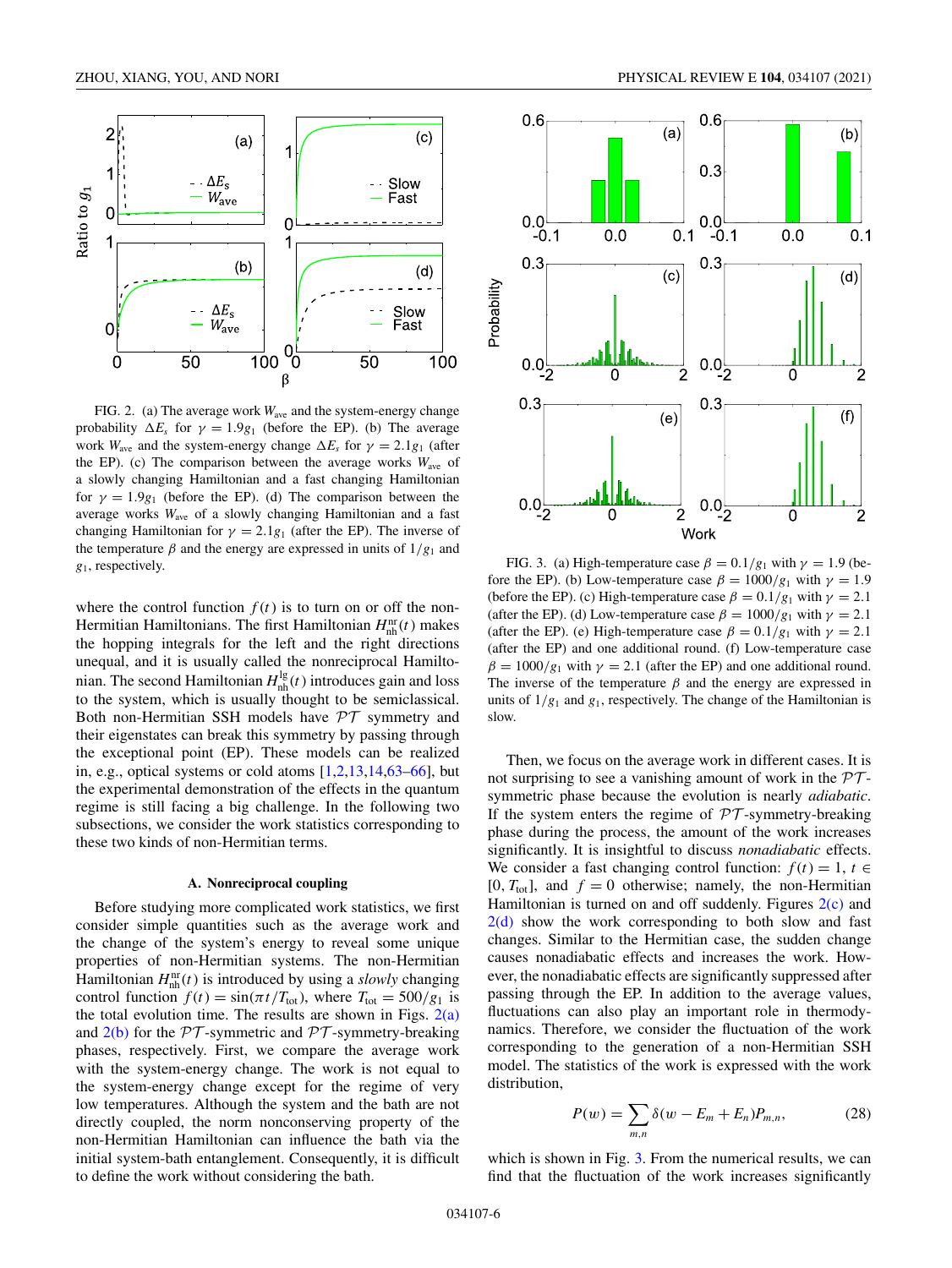

FIG. 4. The effects of the additional non-Hermitian Hamiltonian. (a) The real parts of the eigenvalues for systems with  $\delta = 0$  and  $\delta = 0.2\gamma$ , respectively. (b) The imaginary parts of the eigenvalues for systems with  $\delta = 0$  and  $\delta = 0.2\gamma$ , respectively. (c) The average work  $W_{\text{ave}}$  versus  $\beta$ with  $\gamma = 2.1g_1$  (after the EP) and different values of  $\delta$ . (d) The average work  $W_{\text{ave}}$  versus  $\delta$  with  $\gamma = 2.1g_1$  (after the EP) and different values of β. (e) The fluctuation of the work  $\langle \Delta W^2 \rangle$  versus β with  $\delta = 0$ , 0.1γ, and 0.2γ. (f) The work probabilities with  $\beta = 1000/g_1$  and different values of δ. The work and  $\gamma$  are expressed in units of  $g_1$ , and δ is shown as the ratio to  $\gamma$ . The inverse of the temperature  $\beta$  is expressed in units of  $1/g_1$ . The control function is set to be  $f(t) = 1$  in (a) and (b). The strength  $\gamma$  of  $H_{nh}^1$  is  $2.1g_1$  (after the EP) in (c)–(f).

after passing through the EP. The average work in Fig. [\(2\)](#page-5-0) always vanishes at high temperatures in spite of the value of  $\gamma$ , but the fluctuation of the work can change considerably for different values of  $\gamma$ . The fluctuations in Fig. [3\(c\)](#page-5-0) are much larger than those in Fig.  $3(a)$ . As a result, it is still possible to detect a large amount of work in spite of the vanishing average value after passing through the EP. This distribution becomes different when the temperature is low. In Fig.  $3(d)$ the distribution of the work is always positive and concentrated on several values. We have mentioned that the slow evolution can be somewhat "adiabatic." This statement can be partially confirmed by the results in Figs.  $3(a)$  and  $3(b)$ . The work distribution  $P_{m,n}$  is also the distribution of the transition among different states. Therefore, the transition among most eigenstates are negligible, and the change is nearly adiabatic. However, after passing the EP, such "adiabatic" condition does not exist anymore as shown in Figs.  $3(c)$  and  $3(d)$ .

Although there are no adiabatic like properties after passing EP, the system may enter a steady state (or metastable state [\[67\]](#page-10-0)) after the long-time evolution. To check this point, we add one more round of evolution, namely, repeat the timedependent non-Hermitian Hamiltonian during  $t \in [0, T_{tot}]$ . After two rounds of evolution, we calculate the work statistics and show the results in Figs.  $3(e)$  and  $3(d)$ . The results of two-round evolution are nearly the same as those results of one-round evolution. Therefore, we still have metastable behavior after passing EP.

#### **B. Adding loss-gain terms**

Now, we consider a more complicated case, in which the non-Hermitian Hamiltonian  $H_{nh}^{lg}$  is further introduced to  $H_0$  +  $H<sub>nh</sub><sup>nr</sup>$ . To show the influence of this term, we study the slow evolutions in Figs. [2](#page-5-0) and [3](#page-5-0) with the system described by  $H_0$  +  $H<sub>nh</sub><sup>nr</sup> + H<sub>nh</sub><sup>lg</sup>.$ 

The properties of non-Hermitian systems are usually expressed with their eigenvalue spectra. Therefore, we first consider the influence of the additional term  $H<sub>nh</sub><sup>lg</sup>$  on the spectrum of the system. To have a clear picture of this effect, we compare the eigenvalues  $E_n$  of the system after including  $H_{\text{nh}}^{\text{lg}}$  ( $\delta = 0.2\gamma$ ) with those of the original system  $H_0 + H_{\text{nh}}^{\text{nu}}$ in Figs. 4(a) and 4(b), where we choose  $f(t) = 1$ . The results show that both the real and imaginary parts of  $E_n$  are only slightly changed. However, the imaginary parts become nonzero before approaching the EP of the system *without*  $H<sub>nh</sub><sup>lg</sup>$ . Note that only eigenstates with the smallest imaginary parts survive in the slow processes considered here, so small changes of the imaginary parts can have a significant influence on the system evolution.

Now, we consider the effects of the additional term on work statistics. In Fig.  $4(c)$  we study the change of the average work done at different temperatures. Compared with the results in Fig.  $2(b)$ , the average work is reduced at moderate temperatures but increased at low temperatures. In addition, a large strength  $\delta$  can suppress  $W_{\text{ave}}$  in a wider range of temperatures but the negative effects at low temperatures are more significant. In Fig.  $4(d)$ , the average work only changes with  $\delta$  in a very small regime. The fluctuations of work are shown with the quantity  $\langle \Delta W^2 \rangle = \sum_{\omega} P(\omega) (\omega - W_{\text{ave}})^2$  in Figs.  $4(e)$ . The additional term can suppress the fluctuations at most temperatures but can have the opposite function at some temperatures. The fluctuation increases near the temperature at which the average work in Fig.  $4(c)$  begins to rise. However, unlike the average work, the fluctuation vanishes if the temperature further decreases.

To understand the mechanism of  $H<sub>nh</sub><sup>lg</sup>$  more clearly, we present the work distribution with different values of  $\delta$  in Fig.  $4(f)$ . The green (or light gray upper) and blue (or dark gray upper) bars correspond to the cases without any control and with a strong enough control, respectively. It is clearly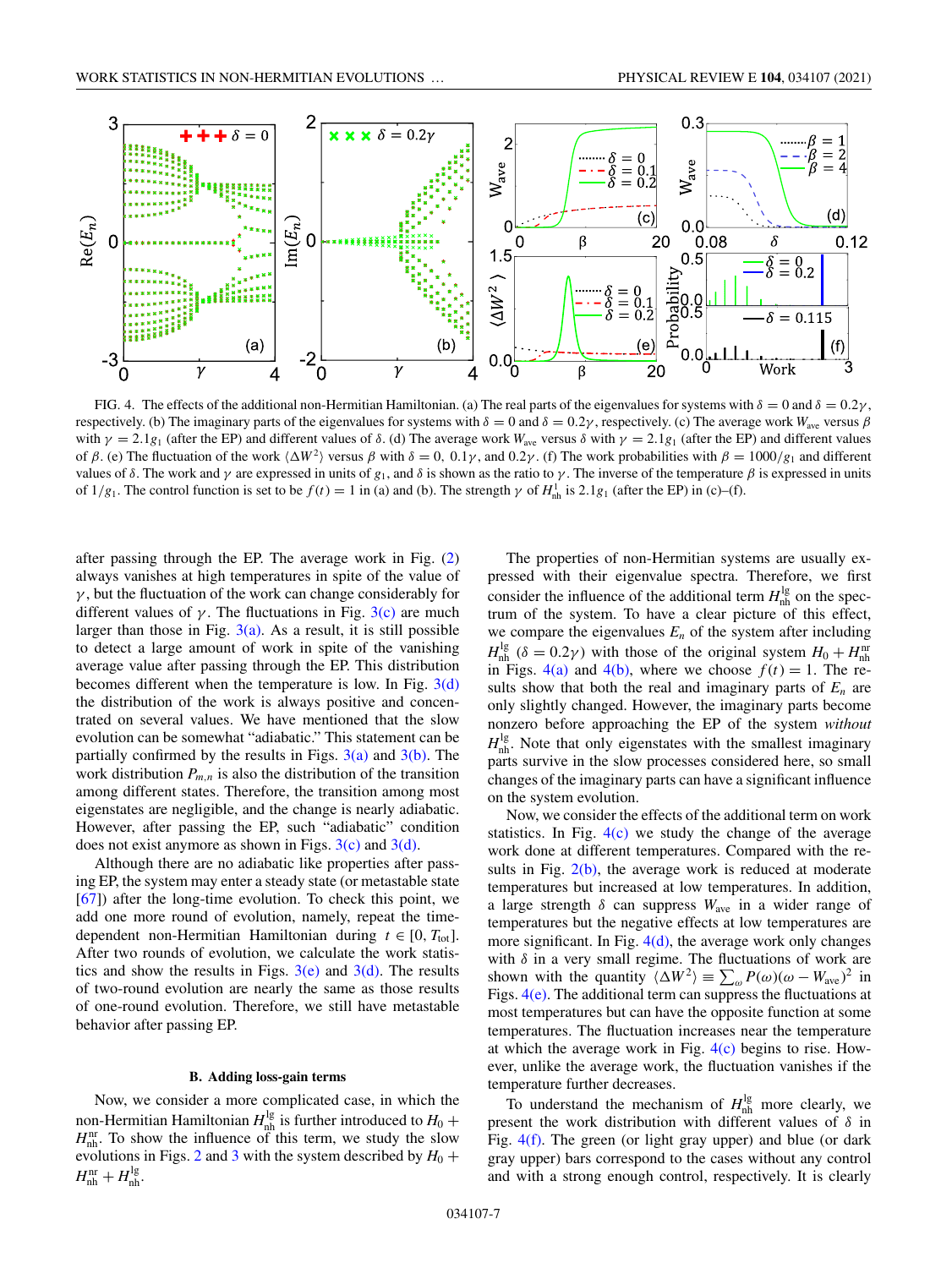<span id="page-7-0"></span>shown that these two distributions are totally different. When the intensity  $\delta$  is not very strong (the black lower bars), the distribution of the work is the superposition of the green (or light gray upper) and the blue (or dark gray upper) ones. We can see from these results that the function of  $H<sub>nh</sub><sup>lg</sup>$  is to switch the system to another metastable state during the evolution process. This new metastable state has a different work statistics. Therefore, two non-Hermitian systems with similar spectra can have totally different thermodynamical properties in a process.

## **IV. CONCLUSIONS**

We have studied the work statistics of a temporal non-Hermitian model based on Hermitian one, and take the non-Hermitian SSH model as an example. To obtain the work statistics for such a non-Hermitian process, the ordinary work estimation approach, which does not work for the non-Hermitian cases, is modified here. Our method can be applied in  $PT$  broken cases, and becomes the ordinary twopoint measurement method in Hermitian systems. With this method, we analyze the work statistics in the non-Hermitian SSH model. After passing through the EP, the work statistics changes considerably. The average work becomes larger at low temperatures, and the work fluctuations significantly increase at all temperatures. We further consider another non-Hermitian Hamiltonian with similar spectrum. In spite of the negligible spectra change, the work fluctuations are suppressed at most temperatures, and the average work is also reduced at moderate temperatures. Therefore, the work statistics is able to provide system information which cannot be clearly presented by the spectrum.

Our work partially solves the problem of work statistics in non-Hermitian systems, especially in  $PT$  broken cases. This method can be applied to many non-Hermitian problems, and can be potentially extended to more general situations.

### **ACKNOWLEDGMENTS**

We are grateful to Dr. Ken Funo and Dr. Tao Liu for their instructive comments. Z.L.X. is supported by the National Natural Science Foundation of China (NSFC) (Grant No. 11874432). J.Q.Y. is supported by the National Natural Science Foundation of China (NSFC) (Grants No. 11774022 and No. U1801661). F.N. is supported in part by: Nippon Telegraph and Telephone Corporation (NTT) Research, the Japan Science and Technology Agency (JST) [via the Quantum Leap Flagship Program (Q-LEAP), the Moonshot R&D (Grant No. JPMJMS2061), and the Centers of Research Excellence in Science and Technology (CREST) (Grant No. JPMJCR1676)], the Japan Society for the Promotion of Science (JSPS) [via the Grants-in-Aid for Scientific Research (KAKENHI) (Grant No. JP20H00134) and the JSPS-RFBR (Grant No. JPJSBP120194828)], the Army Research Office (ARO) (Grant No. W911NF-18-1-0358), the Asian Office of Aerospace Research and Development (AOARD) (via Grant No. FA2386-20-1-4069), and the Foundational Questions Institute Fund (FQXi) via Grant No. FQXi-IAF19-06.

# **APPENDIX A: COMPARISON BETWEEN NORMALIZATION AND BIORTHOGONAL BASIS**

In a non-Hermitian evolution, the ordinary state norm is not conserved:

$$
\frac{\partial}{\partial t} \langle \psi(t) | \psi(t) \rangle = i \langle \psi(t) | H^{\dagger} | \psi(t) \rangle - i \langle \psi(t) | H | \psi(t) \rangle
$$
  

$$
\neq 0.
$$
 (A1)

There are two main methods to deal with this problem. One way is to normalize the state:

$$
|\tilde{\psi}(t)\rangle = \frac{|\psi(t)\rangle}{\sqrt{\langle \psi(t)|\psi(t)\rangle}}.
$$
 (A2)

The density matrices can also be normalized in the same way [\[53\]](#page-9-0),

$$
\tilde{\rho}(t) = \frac{\rho(t)}{\text{Tr}[\rho(t)]},\tag{A3}
$$

where  $\rho(t)$  is a density matrix under the influence of a non-Hermitian Hamiltonian.

This method has several advantages.

First, all the quantities, e.g., state, density matrix, or expectation values, have the same properties as those in the Hermitian case.

Second, this framework is not influenced by the  $\mathcal{PT}$  symmetry. However, effects of parity-time symmetry breaking can still be captured with this method.

Third, this method can be interpreted as the process of postselection. When a normalized state  $|\psi_N\rangle$  is measured, we can pick up data corresponding to a subspace, e.g., lower two levels.

The observed state  $|\psi\rangle$  is in general not normalized as

$$
|\psi\rangle = P|\psi_{N}\rangle,
$$
  

$$
\langle \psi|\psi\rangle + \langle \psi_{N}|(I - P)|\psi_{N}\rangle = 1.
$$
 (A4)

Here *P* is a projection operator and *I* is the identity operator. We call this kind of non-Hermitian systems "open" due to the existence of an additional space.

However, this kind of normalization can significantly change the dynamical and thermodynamic properties of the system. Thermodynamic relations may be broken. In addition, it is usually impossible to find the eigenstates and eigenvalues in this framework.

Another way to deal with non-Hermitian systems is to introduce a biorthogonal basis (eigenstates) [\[51,52,54\]](#page-9-0).

$$
H|\psi_n\rangle = E_n|\psi_n\rangle,
$$
  
\n
$$
H^{\dagger}|\phi_n\rangle = E_n^*|\phi_n\rangle,
$$
  
\n
$$
\langle \phi_n|\psi_m\rangle = \delta_{m,n}.
$$
 (A5)

This method can obtain the eigenvalues and eigenstates of a non-Hermitian Hamiltonian, and is very useful in the  $PT$ symmetry phase. When the system has parity-time symmetry, the biorthogonal basis becomes an orthogonal basis with a nontrivial metric *M*,

$$
H|\psi_n\rangle = E_n|\psi_n\rangle,
$$
  
\n
$$
H^{\dagger}M|\psi_n\rangle = E_nM|\psi_n\rangle,
$$
  
\n
$$
\langle \psi_n|M|\psi_m\rangle = \delta_{m,n}.
$$
\n(A6)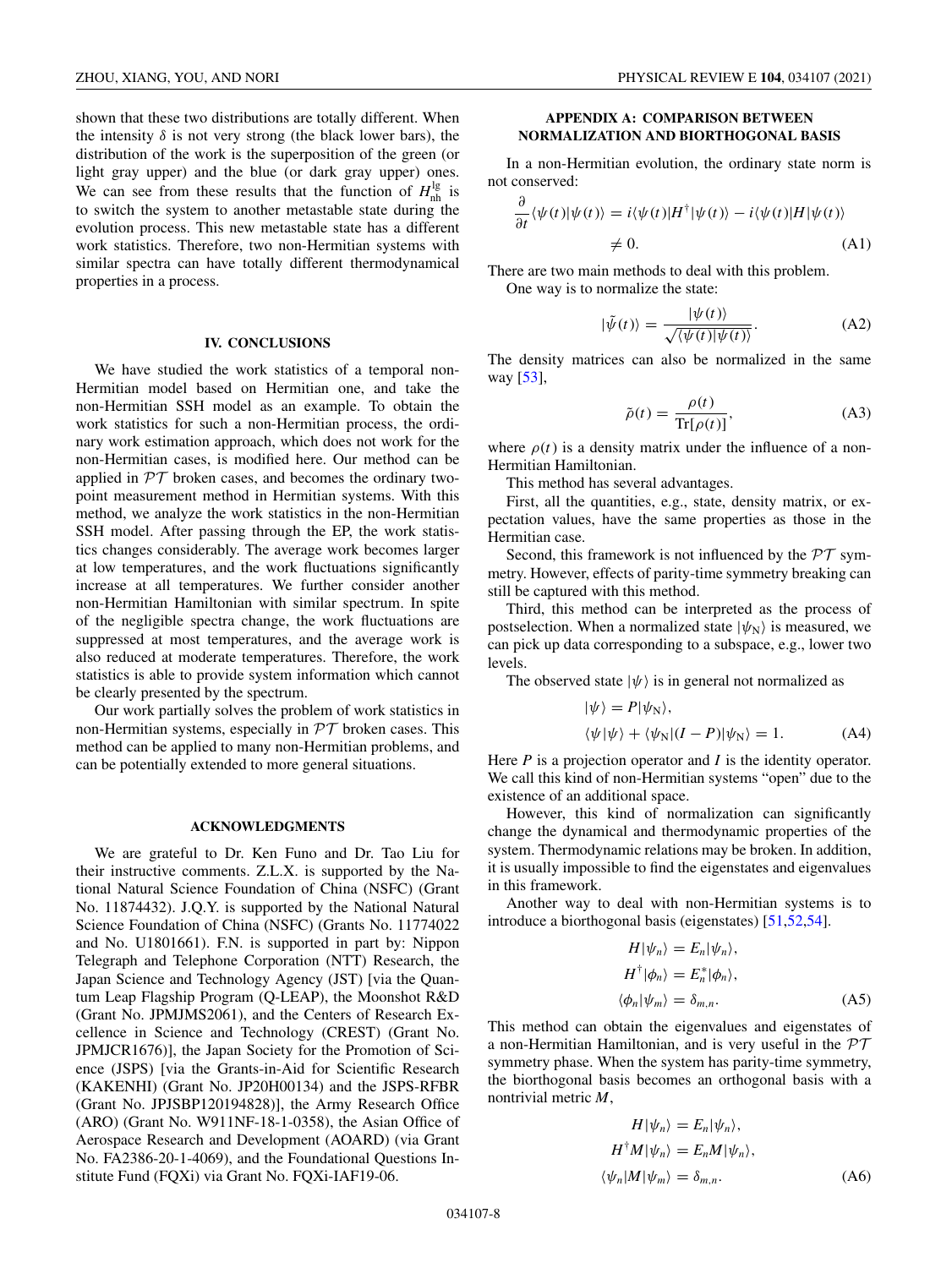<span id="page-8-0"></span>In addition, the non-Hermitian dynamics can be mapped onto a Hermitian dynamics [\[68\]](#page-10-0). Therefore, all the thermodynamic relations in Hermitian systems should conceptually have non-Hermitian counterparts.

However, this method is less powerful in  $\mathcal{PT}$  symmetrybroken cases. Inner products (including state norms) are not conserved; thermodynamic relations are no longer assured, and, complex eigenvalues cannot be simply interpreted as energies.

# **APPENDIX B: DESCRIPTION OF THE HEAT BATH**

In this Appendix, we briefly discuss the definition of the heat bath used in this paper. Assume that there is a large system B in thermal equilibrium,

$$
\rho_{\rm B} = \frac{\sum_{n} e^{-\beta \tilde{E}_{n}} |\tilde{n}\rangle \langle \tilde{n}|}{\sum_{n} e^{-\beta \tilde{E}_{n}}}.
$$
\n(B1)

Here  $|\tilde{n}\rangle$  and  $\tilde{E}_n$  are eigenstates and eigenvalues, respectively. System B can be used as a heat bath to drive a small system A into a thermal equilibrium state:

$$
\rho_{A} = Tr_{B}[U(\infty)|\psi_{A}\rangle\langle\psi_{A}| \otimes \rho_{B}U^{\dagger}(\infty)]
$$
  

$$
\approx \frac{\sum_{n} e^{-\beta E_{n}}|n\rangle\langle n|}{\sum_{n} e^{-\beta E_{n}}}.
$$
 (B2)

The eigenstates and eigenvalues of system A are described by  $|n\rangle$  and  $E_n$ , respectively. The coupling between system A and system B is included by the evolution operator *U*. Next, we show that this A+B model can be derived from the form of Eq. [\(7\)](#page-2-0).

Note that the reduced density matrix  $\rho_A$  is conceptually an average of a pure state over some degrees of freedom,

$$
\rho_{A} = \text{Tr}_{\text{other than } A} \{ |\psi_{\text{world}}\rangle \langle \psi_{\text{world}}| \}. \tag{B3}
$$

- [1] R. El-Ganainy, K. G. Makris, D. N. Christodoulides, and Z. H. Musslimani, Theory of coupled optical *PT*-symmetric structures, Opt. Lett. **32**[, 2632 \(2007\).](https://doi.org/10.1364/OL.32.002632)
- [2] A. Guo, G. J. Salamo, D. Duchesne, R. Morandotti, M. Volatier-Ravat, V. Aimez, G. A. Siviloglou, and D. N. Christodoulides, Observation of PT -Symmetry Breaking in Complex Optical Potentials, Phys. Rev. Lett. **103**[, 093902 \(2009\).](https://doi.org/10.1103/PhysRevLett.103.093902)
- [3] C. E. Rüter, K. G. Makris, R. El-Ganainy, D. N. Christodoulides, M. Segev, and D. Kip, Observation of parity-time symmetry in optics, Nat. Phys. **6**[, 192 \(2010\).](https://doi.org/10.1038/nphys1515)
- [4] L. Feng, Z. J. Wong, R.-M. Ma, Y. Wang, and X. Zhang, Single[mode laser by parity-time symmetry breaking,](https://doi.org/10.1126/science.1258479) Science **346**, 972 (2014).
- [5] B. Peng, S. K. Özdemir, F. Lei, F. Monifi, M. Gianfreda, G. L. Long, S. Fan, F. Nori, C. M. Bender, and L. Yang, Parity-time[symmetric whispering-gallery microcavities,](https://doi.org/10.1038/nphys2927) Nat. Phys. **10**, 394 (2014).
- [6] T. Gao, E. Estrecho, K. Y. Bliokh, T. C. H. Liew, M. D. Fraser, S. Brodbeck, M. Kamp, C. Schneider, S. Höfling, Y. Yamamoto, F. Nori, Y. S. Kivshar, A. G. Truscott, R. G. Dall, and E. A. Ostrovskaya, Observation of non-Hermitian degeneracies in a [chaotic exciton-polariton billiard,](https://doi.org/10.1038/nature15522) Nature (London) **526**, 554 (2015).

The pure state  $|\psi_{\text{world}}\rangle$  is usually unknown but can be simplified by applying the eigenstate thermalization hypothesis,

$$
|\psi_{\text{world}}\rangle = |\Psi_{\text{tot}}\rangle \otimes |\psi_{\text{other}}\rangle. \tag{B4}
$$

The state  $|\Psi_{\text{tot}}\rangle$  is defined in Eq. [\(7\)](#page-2-0); the state  $|\psi_{\text{other}}\rangle$  has no effects on the thermodynamics properties of system A. Therefore, we have the relation

$$
\rho_A = \text{Tr}_{\text{other than A}} \{ |\Psi_{\text{tot}}\rangle \langle \Psi_{\text{tot}} | \}. \tag{B5}
$$

Note that  $|\Psi_{\text{tot}}\rangle$  covers the Hilbert space of system B because system A and system B become entangled during the coupling. In addition, the heat bath system B is usually assumed to be unchanged during the coupling with system A, so that we also have

$$
\rho_{\rm B} = \text{Tr}_{\text{other than B}} \{ |\Psi_{\text{tot}}\rangle \langle \Psi_{\text{tot}}| \}. \tag{B6}
$$

If we describe the thermalization of system A with the coupling between  $|\psi_A\rangle\langle\psi_A|$  and  $\rho_B$ , the effects of the heat bath can be characterized by a classical distribution.

Such a description becomes insufficient when postselection is applied to generate non-Hermitian dynamics,

$$
\tilde{\rho}_{A}(t) = P \rho_{A}(t) P. \tag{B7}
$$

Here *P* is a projection operator in the Hilbert space of system A. This postselection can influence the Hilbert space of system B as follows:

$$
\rho_{\rm B} \neq \mathrm{Tr}_{\rm other \ than \ B} \{ P | \Psi_{\rm tot} \rangle \langle \Psi_{\rm tot} | P \}. \tag{B8}
$$

Therefore, we use  $|\psi_m^{\text{bath}}\rangle$  instead of a classical distribution  $\rho_B$ to describe the bath effects in non-Hermitian processes.

- [7] J. M. Zeuner, M. C. Rechtsman, Y. Plotnik, Y. Lumer, S. Nolte, M. S. Rudner, M. Segev, and A. Szameit, Observation of a Topological Transition in the Bulk of a Non-Hermitian System, Phys. Rev. Lett. **115**[, 040402 \(2015\).](https://doi.org/10.1103/PhysRevLett.115.040402)
- [8] R. El-Ganainy, K. G. Makris, M. Khajavikhan, Z. H. Musslimani, S. Rotter, and D. N. Christodoulides, Non-Hermitian physics and PT symmetry, Nat. Phys. **14**[, 11 \(2018\).](https://doi.org/10.1038/nphys4323)
- [9] S. K. Özdemir, S. Rotter, F. Nori, and L. Yang, Parity-time [symmetry and exceptional points in photonics,](https://doi.org/10.1038/s41563-019-0304-9) Nat. Mater. **18**, 783 (2019).
- [10] D. Christodoulides and J. Yang, *Parity-Time Symmetry and Its Applications* (Springer, Singapore, 2018).
- [11] W. Hu, H. Wang, P. P. Shum, and Y. D. Chong, Exceptional [points in a non-Hermitian topological pump,](https://doi.org/10.1103/PhysRevB.95.184306) Phys. Rev. B **95**, 184306 (2017).
- [12] D. Leykam, K. Y. Bliokh, C. Huang, Y. D. Chong, and F. Nori, Edge Modes, Degeneracies, and Topological Numbers in Non-Hermitian Systems, Phys. Rev. Lett. **118**[, 040401 \(2017\).](https://doi.org/10.1103/PhysRevLett.118.040401)
- [13] Z. Gong, Y. Ashida, K. Kawabata, K. Takasan, S. Higashikawa, and M. Ueda, Topological Phases of Non-Hermitian Systems, Phys. Rev. X **8**[, 031079 \(2018\).](https://doi.org/10.1103/PhysRevX.8.031079)
- [14] T. Liu, Y.-R. Zhang, Q. Ai, Z. Gong, K. Kawabata, M. Ueda, and F. Nori, Second-Order Topological Phases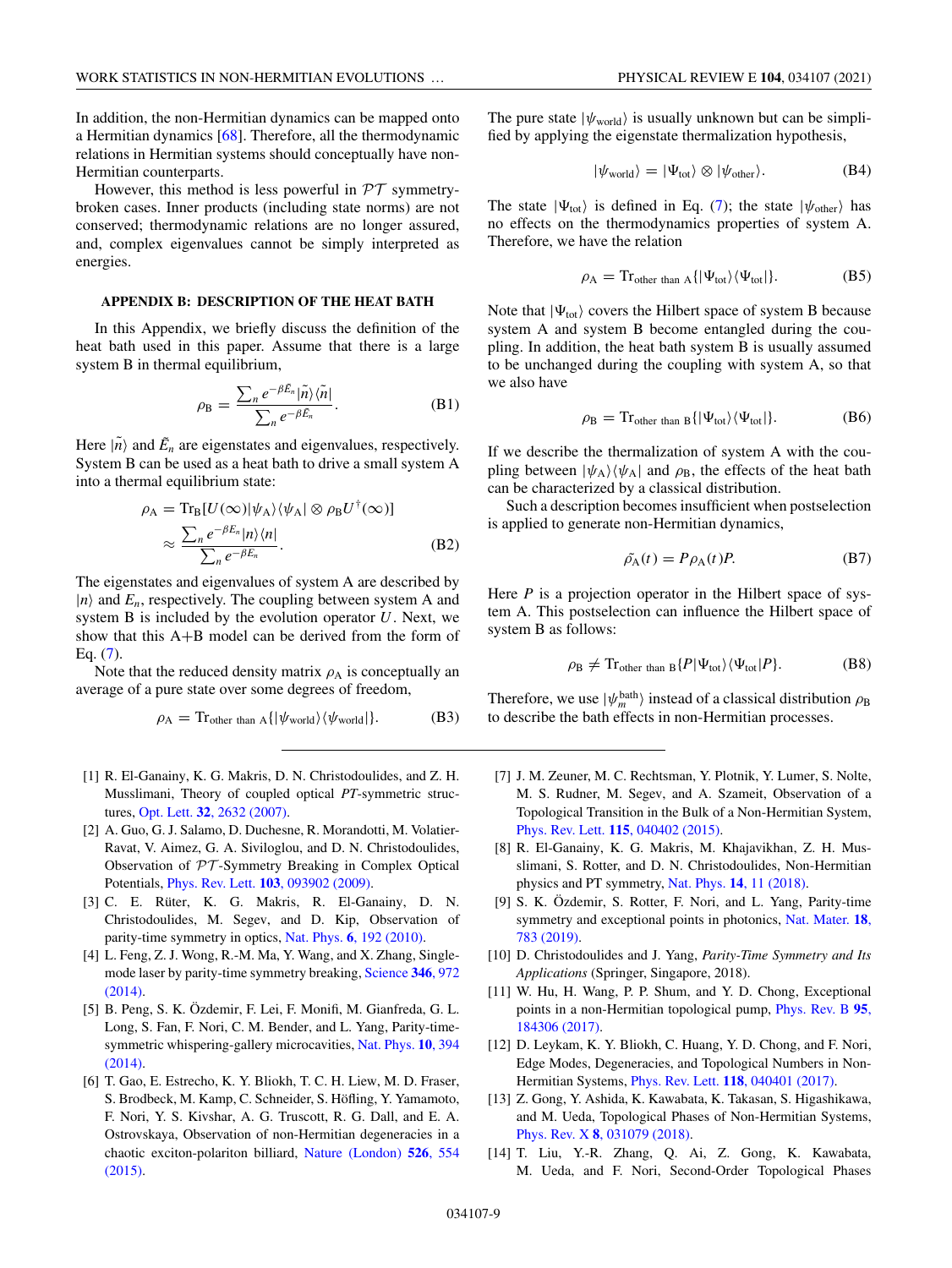<span id="page-9-0"></span>ZHOU, XIANG, YOU, AND NORI PHYSICAL REVIEW E **104**, 034107 (2021)

[in Non-Hermitian Systems,](https://doi.org/10.1103/PhysRevLett.122.076801) Phys. Rev. Lett. **122**, 076801 (2019).

- [15] K. Y. Bliokh, D. Leykam, M. Lein, and F. Nori, Topological [non-Hermitian origin of surface Maxwell waves,](https://doi.org/10.1038/s41467-019-08397-6) Nat. Commun. **10**, 580 (2019).
- [16] T. E. Lee and C.-K. Chan, Heralded Magnetism in Non-Hermitian Atomic Systems, Phys. Rev. X **4**[, 041001 \(2014\).](https://doi.org/10.1103/PhysRevX.4.041001)
- [17] T. E. Lee, F. Reiter, and N. Moiseyev, Entanglement and Spin [Squeezing in Non-Hermitian Phase Transitions,](https://doi.org/10.1103/PhysRevLett.113.250401) Phys. Rev. Lett. **113**, 250401 (2014).
- [18] S. Ibáñez, S. Martínez-Garaot, X. Chen, E. Torrontegui, and J. G. Muga, Shortcuts to adiabaticity for non-Hermitian systems, Phys. Rev. A **84**[, 023415 \(2011\).](https://doi.org/10.1103/PhysRevA.84.023415)
- [19] B. T. Torosov, G. D. Valle, and S. Longhi, Non-Hermitian shortcut to adiabaticity, Phys. Rev. A **87**[, 052502 \(2013\).](https://doi.org/10.1103/PhysRevA.87.052502)
- [20] S. Ibáñez and J. G. Muga, Adiabaticity condition for non-Hermitian Hamiltonians, Phys. Rev. A **89**[, 033403 \(2014\).](https://doi.org/10.1103/PhysRevA.89.033403)
- [21] B. T. Torosov, G. D. Valle, and S. Longhi, Non-Hermitian [shortcut to stimulated Raman adiabatic passage,](https://doi.org/10.1103/PhysRevA.89.063412) Phys. Rev. A **89**, 063412 (2014).
- [22] Y.-H. Chen, Y. Xia, Q.-C. Wu, B.-H. Huang, and J. Song, Method for constructing shortcuts to adiabaticity by a substi[tute of counterdiabatic driving terms,](https://doi.org/10.1103/PhysRevA.93.052109) Phys. Rev. A **93**, 052109 (2016).
- [23] Q.-C. Wu, Y.-H. Chen, B.-H. Huang, Y. Xia, and J. Song, Reverse engineering of a nonlossy adiabatic Hamiltonian for non-Hermitian systems, Phys. Rev. A **94**[, 053421 \(2016\).](https://doi.org/10.1103/PhysRevA.94.053421)
- [24] X. Q. Li, X. Z. Zhang, G. Zhang, and Z. Song, Asymmetric transmission through a flux-controlled non-Hermitian scattering center, Phys. Rev. A **91**[, 032101 \(2015\).](https://doi.org/10.1103/PhysRevA.91.032101)
- [25] C. Li, L. Jin, and Z. Song, Non-Hermitian interferometer: Uni[directional amplification without distortion,](https://doi.org/10.1103/PhysRevA.95.022125) Phys. Rev. A **95**, 022125 (2017).
- [26] T. T. Koutserimpas and R. Fleury, Nonreciprocal Gain in Non-[Hermitian Time-Floquet Systems,](https://doi.org/10.1103/PhysRevLett.120.087401) Phys. Rev. Lett. **120**, 087401 (2018).
- [27] J. Feinberg and A. Zee, Non-Hermitian localization and delocalization, Phys. Rev. E **59**[, 6433 \(1999\).](https://doi.org/10.1103/PhysRevE.59.6433)
- [28] J. A. S. Lourenco, R. L. Eneias, and R. G. Pereira, Kondo effect in a  $PT$ [-symmetric non-Hermitian Hamiltonian,](https://doi.org/10.1103/PhysRevB.98.085126) Phys. Rev. B **98**, 085126 (2018).
- [29] P. Wang, L. Jin, and Z. Song, Non-Hermitian phase transition and eigenstate localization induced by asymmetric coupling, Phys. Rev. A **99**[, 062112 \(2019\).](https://doi.org/10.1103/PhysRevA.99.062112)
- [30] K. L. Zhang, X. M. Yang, and Z. Song, Quantum transport [in non-Hermitian impurity arrays,](https://doi.org/10.1103/PhysRevB.100.024305) Phys. Rev. B **100**, 024305 (2019).
- [31] W. P. Su, J. R. Schrieffer, and A. J. Heeger, Soliton excitations in polyacetylene, Phys. Rev. B **22**[, 2099 \(1980\).](https://doi.org/10.1103/PhysRevB.22.2099)
- [32] B. Zhu, R. Lü, and S. Chen,  $\mathcal{PT}$  symmetry in the non-Hermitian Su-Schrieffer-Heeger model with complex boundary potentials, Phys. Rev. A **89**[, 062102 \(2014\).](https://doi.org/10.1103/PhysRevA.89.062102)
- [33] C. Yin, H. Jiang, L. Li, R. Lü, and S. Chen, Geometrical meaning of winding number and its characterization of topological [phases in one-dimensional chiral non-Hermitian systems,](https://doi.org/10.1103/PhysRevA.97.052115) Phys. Rev. A **97**, 052115 (2018).
- [34] S. Yao and Z. Wang, Edge States and Topological Invariants of Non-Hermitian Systems, Phys. Rev. Lett. **121**[, 086803 \(2018\).](https://doi.org/10.1103/PhysRevLett.121.086803)
- [35] S. Weidemann, M. Kremer, T. Helbig, T. Hofmann, A. Stegmaier, M. Greiter, R. Thomale, and A. Szameit,

[Topological funneling of light,](https://doi.org/10.1126/science.aaz8727) Science **368**, 311 (2020).

- [36] R. J. Harris and G. M. Schütz, Fluctuation theorems for stochastic dynamics, [J. Stat. Mech. \(2007\) 07020.](https://doi.org/10.1088/1742-5468/2007/07/P07020)
- [37] M. Esposito, U. Harbola, and S. Mukamel, Nonequilibrium fluctuations, fluctuation theorems, and counting statistics in quantum systems, [Rev. Mod. Phys.](https://doi.org/10.1103/RevModPhys.81.1665) **81**, 1665 (2009).
- [38] M. Campisi, P. Hänggi, and P. Talkner, *Colloquium*: Quantum [fluctuation relations: Foundations and applications,](https://doi.org/10.1103/RevModPhys.83.771) Rev. Mod. Phys. **83**, 771 (2011).
- [39] H. T. Quan, Y. D. Wang, Y.-X. Liu, C. P. Sun, and F. Nori, Maxwell's Demon Assisted Thermodynamic Cycle in Super[conducting Quantum Circuits,](https://doi.org/10.1103/PhysRevLett.97.180402) Phys. Rev. Lett. **97**, 180402 (2006).
- [40] H. T. Quan, Y. D. Wang, Y.-X. Liu, C. P. Sun, and F. Nori, Quantum thermodynamic cycles and quantum heat engines, Phys. Rev. E **76**[, 031105 \(2007\).](https://doi.org/10.1103/PhysRevE.76.031105)
- [41] C. Jarzynski, Nonequilibrium Equality for Free Energy Differences, [Phys. Rev. Lett.](https://doi.org/10.1103/PhysRevLett.78.2690) **78**, 2690 (1997).
- [42] [J. Kurchan, A quantum fluctuation theorem,](http://arxiv.org/abs/arXiv:cond-mat/0007360) arXiv:condmat/0007360.
- [43] H. Tasaki, Jarzynski relations for quantum systems and some applications, [arXiv:cond-mat/0009244.](http://arxiv.org/abs/arXiv:cond-mat/0009244)
- [44] P. Talkner, E. Lutz, and P. Hänggi, Fluctuation theorems: Work is not an observable, Phys. Rev. E **75**[, 050102\(R\) \(2007\).](https://doi.org/10.1103/PhysRevE.75.050102)
- [45] A. E. Allahverdyan, Nonequilibrium quantum fluctuations of work, Phys. Rev. E **90**[, 032137 \(2014\).](https://doi.org/10.1103/PhysRevE.90.032137)
- [46] P. Solinas and S. Gasparinetti, Full distribution of work done on [a quantum system for arbitrary initial states,](https://doi.org/10.1103/PhysRevE.92.042150) Phys. Rev. E **92**, 042150 (2015).
- [47] A. Ortega, E. McKay, A. M. Alhambra, and E. Martin-[Martinez, Work Distributions on Quantum Fields,](https://doi.org/10.1103/PhysRevLett.122.240604) Phys. Rev. Lett. **122**, 240604 (2019).
- [48] [P. Talkner and P. Hänggi, Aspects of quantum work,](https://doi.org/10.1103/PhysRevE.93.022131) *Phys. Rev.* E **93**, 022131 (2016).
- [49] M. Perarnau-Llobet, E. Bäumer, K. V. Hovhannisyan, M. Huber, and A. Acin, No-Go Theorem for the Characterization of [Work Fluctuations in Coherent Quantum Systems,](https://doi.org/10.1103/PhysRevLett.118.070601) Phys. Rev. Lett. **118**, 070601 (2017).
- [50] K. Funo and H. T. Quan, Path Integral Approach to Quantum Thermodynamics, Phys. Rev. Lett. **121**[, 040602 \(2018\).](https://doi.org/10.1103/PhysRevLett.121.040602)
- [51] J. Gong and Q.-H. Wang, Time-dependent  $\mathcal{PT}$ -symmetric quantum mechanics, [J. Phys. A: Math. Theor.](https://doi.org/10.1088/1751-8113/46/48/485302) **46**, 485302 (2013).
- [52] S. Deffner and A. Saxena, Jarzynski Equality in  $PT$ -[Symmetric Quantum Mechanics,](https://doi.org/10.1103/PhysRevLett.114.150601) Phys. Rev. Lett. **114**, 150601 (2015).
- [53] D. C. Brody and E.-M. Graefe, Mixed-State Evolution in the [Presence of Gain and Loss,](https://doi.org/10.1103/PhysRevLett.109.230405) Phys. Rev. Lett. **109**, 230405 (2012).
- [54] C.-Y. Ju, A. Miranowicz, G.-Y. Chen, and F. Nori, Non-Hermitian Hamiltonians and no-go theorems in quantum information, Phys. Rev. A **100**[, 062118 \(2019\).](https://doi.org/10.1103/PhysRevA.100.062118)
- [55] D. M. Carberry, M. A. B. Baker, G. M. Wang, E. M. Sevick, and D. J. Evans, An optical trap experiment to demonstrate [fluctuation theorems in viscoelastic media,](https://doi.org/10.1088/1464-4258/9/8/S13) J. Opt. A **9**, 204 (2007).
- [56] Y. Masuyama, K. Funo, Y. Murashita, A. Noguchi, S. Kono, Y. Tabuchi, R. Yamazaki, M. Ueda, and Y. Nakamura, Information-to-work conversion by Maxwell's demon in a